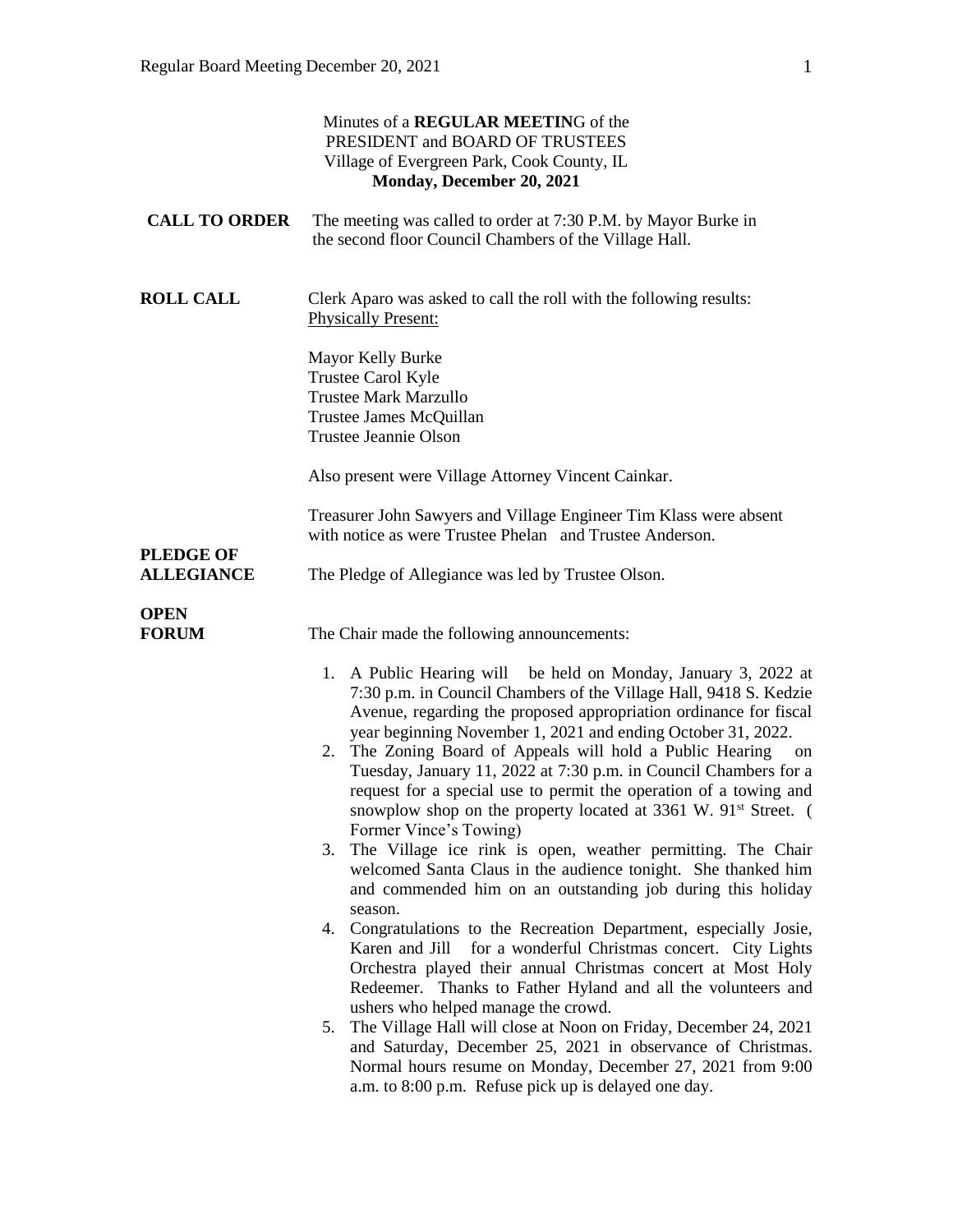|                                                     | 6. The Village will close at Noon on Friday, New Year's Eve,<br>December 31, 2021 and Saturday, January 1, 2022. Normal hours<br>resume on Monday, January 3, 2022 from 9 a.m. to 8:00 p.m.                                                                                                                                                                                                                                                                                                                                                                                                                                                                                                           |
|-----------------------------------------------------|-------------------------------------------------------------------------------------------------------------------------------------------------------------------------------------------------------------------------------------------------------------------------------------------------------------------------------------------------------------------------------------------------------------------------------------------------------------------------------------------------------------------------------------------------------------------------------------------------------------------------------------------------------------------------------------------------------|
| <b>OPEN</b><br><b>PUBLIC</b>                        | NONE.                                                                                                                                                                                                                                                                                                                                                                                                                                                                                                                                                                                                                                                                                                 |
| <b>REGULAR</b><br><b>AGENDA</b>                     | Motion by Trustee Kyle second by Trustee McQuillan to waive the<br>reading of the minutes of the December 6, 2021 Regular Meeting of the<br>President and Board of Trustees approved as presented were passed by<br>unanimous voice vote and so ordered by the Chair.                                                                                                                                                                                                                                                                                                                                                                                                                                 |
| <b>RESOLUTION</b><br>NO. 4-2022                     | Motion by Trustee Marzullo second by Trustee Olson to approve<br>Resolution NO. 4-2022 with expenditures of the General Corporate<br>and the Water Management Fund for \$<br>Fund of \$419,107.81<br>221,369.28 and 95 <sup>th</sup> Street TIF Fund, \$15,295.80<br>and the Street<br>Bond Fund, \$ 14,540.00 for a total of \$ 670,312.89. Upon roll call,<br>voting YES: Trustees Kyle, Marzullo, McQuillan and Olson voting NO:<br>NONE. The motion was passed and so ordered by the Chair.                                                                                                                                                                                                       |
| <b>VILLAGE</b><br><b>TREASURER</b><br><b>REPORT</b> | Motion by Trustee Marzullo second by Trustee McQuillan to approve the<br>Village Treasurer's Report for October 31, 2021 in the amount of<br>\$7,872,820.03 in the General Fund, \$5,259,948.53 in the Sewer and<br>Water Fund and for November 30, 2021 in the amount of \$7,483,079.60<br>and \$ 5,476,805.11 in the Sewer and Water Fund was passed by<br>unanimous voice vote and so ordered by the Chair.                                                                                                                                                                                                                                                                                        |
| <b>BUSINESS</b><br><b>LICENSES</b>                  | Motion by Trustee Kyle second by Trustee Olson<br>to approve the<br>business license application for MA EVERGREEN PARK, INC.<br>D/B/A 7-ELEVEN #41188A (Change in ownership from individual<br>to corporate) to conduct a convenience store with gas station located at<br>3440 W. 95 <sup>th</sup> Street in Evergreen Park. Upon roll call, voting YES:<br>Trustees Marzullo, McQuillan, Olson, and Kyle voting NO: NONE. The<br>motion was passed and so ordered by the Chair.                                                                                                                                                                                                                     |
| <b>HORIZON</b><br><b>MUSIC</b>                      | Motion by Trustee Kyle second by Trustee McQuillan to approve the<br>business license application for <b>CAPRI MUSIC DBA/ HORIZON</b><br><b>MUSIC</b> (Change in ownership) to conduct private<br>music instruction located at 10036 S. Kedzie Avenue in Evergreen Park.<br>The petitioner, Mr. Moran stated he has worked there when he was 12<br>years old. He returned to EP and is taking over the business. The owner<br>is in his 80's retiring after sixty years. Trustee Kyle commended the<br>owners and the business on their longevity. Upon roll call, voting YES:<br>Trustees McQuillan, Olson, Kyle and Marzullo voting NO: NONE. The<br>motion was passed and so ordered by the Chair. |
| ORDINANCE                                           |                                                                                                                                                                                                                                                                                                                                                                                                                                                                                                                                                                                                                                                                                                       |

**NO. 26-2021** Motion by Trustee McQuillan second by Trustee Anderson to approve **ORDINANCE NO. 26-2021**, **"AN ORDINANCE OF THE**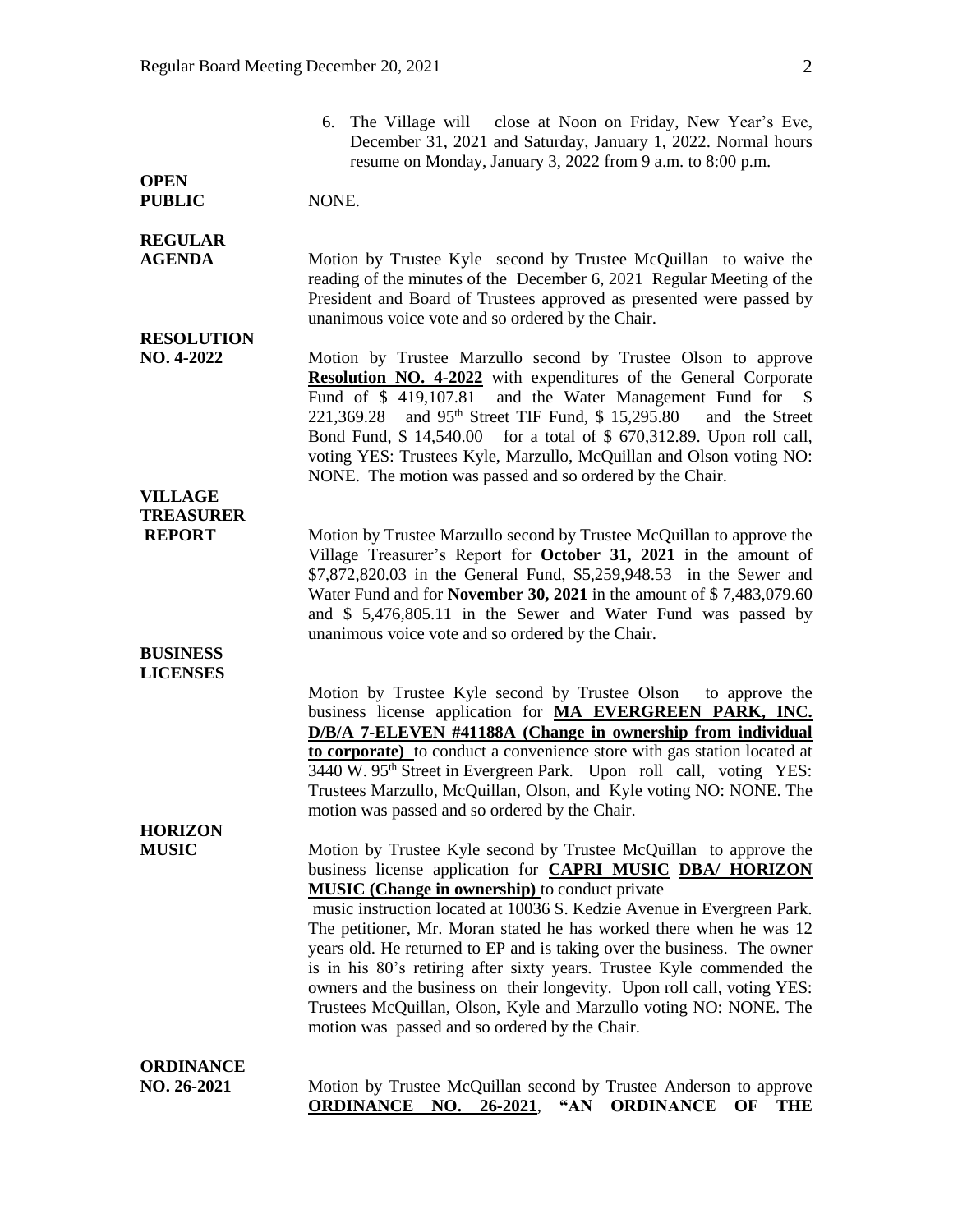**VILLAGE OF EVERGREEN PARK APPROVING A SITE LEASE AGREEMENT WITH NICOR GAS COMPANY ON THE PROPERTY LOCATED 9558 MAPLEWOOD AVENUE, EVERGREEN PARK, ILLINOIS."** The Chair explained this is a fiveyear lease at a cost of \$400.00 per month with Nicor. The attorney explained this is for some small equipment to be added to an existing cell tower. Upon roll call, voting YES Trustees Kyle, Marzullo, McQuillan, Burke, and Anderson voting NO: NONE. The motion was passed and so ordered by the Cha

## **FD BREATHING**

**FIRE DEPT. PURCHASE**

**FIRE DEPT. AUCTION OF**

**APPARATUS** Motion by Trustee Marzullo second by Trustee Kyle to approve EP Fire Chief Kleinhaus request to order 12 self-contained breathing apparatus from Municipal Emergency Services at a cost of \$137,052.00. The replacement of these units is budgeted and is the second purchase in our three (3) year program to replace our out dated equipment. The order needs to be placed prior to December 31, 2021 to avoid a 3% price increase. Upon roll call, voting YES: Trustees Kyle, Marzullo, McQuillan and Olson; voting NO: NONE. The motion was passed and so ordered by the Chair.

**VEHICLE** Motion by Trustee McQuillan second by Trustee Olson to approve the request from Fire Chief Kleinhaus to purchase a 2021 Ford Expedition from Morrow Brothers Ford in Greenfield, Illinois at the Illinois Government price of \$44,810.00. This is a budgeted vehicle that is in stock and ready for immediate delivery, this purchase avoids future price increases and prolonged delivery dates of 3-4 months. Upon roll call, voting YES: Trustees Marzullo, McQuillan, Olson and Kyle; voting NO: NONE. The motion was passed and so ordered by the Chair.

**VEHICLE** Motion by Trustee McQuillan second by Trustee Marzullo to approve the Fire Chief's request to dispose of a Fire Department 2012 Ford Expedition at auction. Upon roll call, voting YES Trustees McQuillan, Olson, Kyle and Marzullo; voting NO: NONE. The motion was passed and so ordered by the Chair.

## **EPFD & MVCC**

**AGREEMENT** Motion by Trustee Marzullo second by Trustee Kyle to approve the Affiliation Agreement between Moraine Valley Community College and the Village of Evergreen Park. The Chair thanked Fire Chief Kleinhaus for his active input and vigilance to secure this agreement. This will enable the Village to offer fire fighter and EMT internships and future employment. Upon roll call, voting YES: Trustees Olson, Kyle, Marzullo and McQuillan; voting NO: NONE. The motion was passed and so ordered by the Chair.